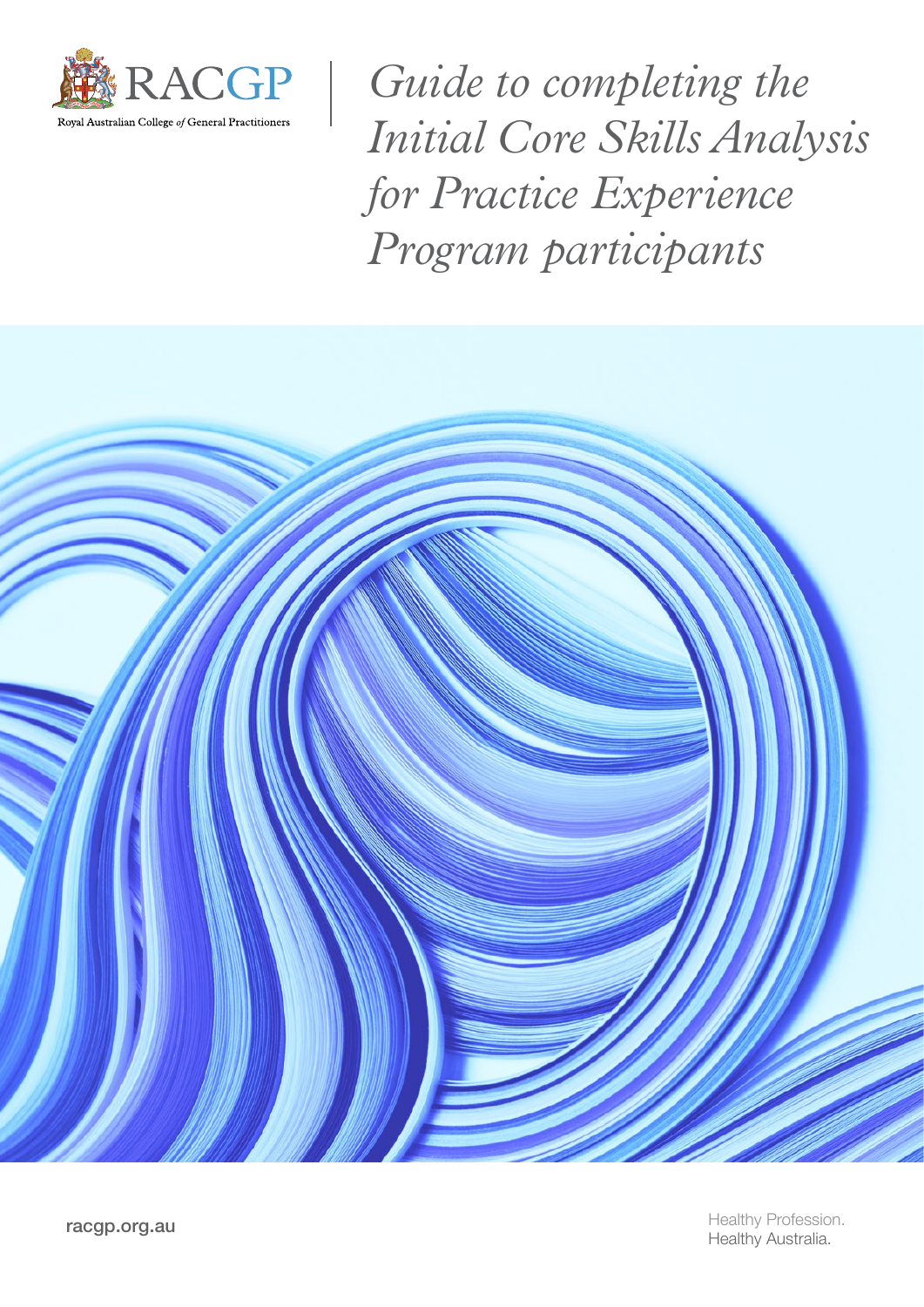#### Guide to completing the Initial Core Skills Analysis for Practice Experience Program participants

#### Disclaimer

The information set out in this publication is current at the date of first publication and is intended for use as a guide of a general nature only and may or may not be relevant to particular patients or circumstances. Nor is this publication exhaustive of the subject matter. Persons implementing any recommendations contained in this publication must exercise their own independent skill or judgement or seek appropriate professional advice relevant to their own particular circumstances when so doing. Compliance with any recommendations cannot of itself guarantee discharge of the duty of care owed to patients and others coming into contact with the health professional and the premises from which the health professional operates.

Accordingly, The Royal Australian College of General Practitioners Ltd (RACGP) and its employees and agents shall have no liability (including without limitation liability by reason of negligence) to any users of the information contained in this publication for any loss or damage (consequential or otherwise), cost or expense incurred or arising by reason of any person using or relying on the information contained in this publication and whether caused by reason of any error, negligent act, omission or misrepresentation in the information.

This is a living document and printed copies may therefore not be the most accurate and up to date.

#### Recommended citation

The Royal Australian College of General Practitioners. Guide to completing the Initial Core Skills Analysis for Practice Experience Program participants. East Melbourne, Vic: RACGP, 2021.

The Royal Australian College of General Practitioners Ltd 100 Wellington Parade East Melbourne, Victoria 3002

Tel 03 8699 0414 Fax 03 8699 0400 www.racgp.org.au

ABN: 34 000 223 807 ISBN: 978-0-86906-510-5

Published August 2018; updated 22 August 2018, 7 September 2018, 9 April 2019, 25 September 2019, 30 March 2021

© The Royal Australian College of General Practitioners 2021

This resource is provided under licence by the RACGP. Full terms are available at [www.racgp.org.au/](http://www.racgp.org.au/usage/licence) [usage/licence](http://www.racgp.org.au/usage/licence). In summary, you must not edit or adapt it or use it for any commercial purposes. You must acknowledge the RACGP as the owner.

*We acknowledge the Traditional Custodians of the lands and seas on which we work and live, and pay our respects to Elders, past, present and future.*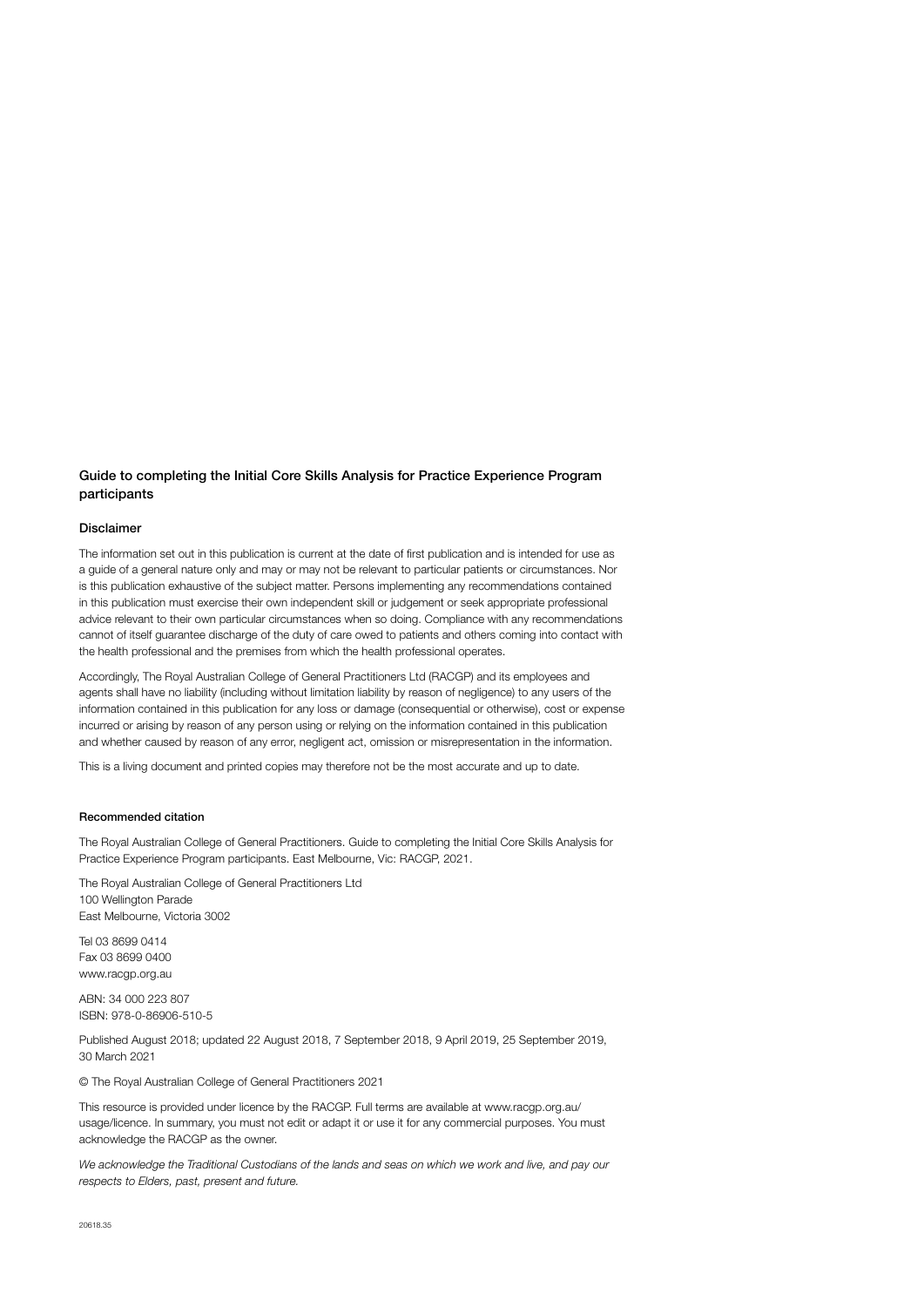## *Purpose of the Initial Core Skills Analysis*

The Initial Core Skills Analysis (ICSA) is completed once you have commenced the Practice Experience Program (PEP) and then again in your final PEP term.

The purpose of the ICSA is to help you develop a plan to focus your learning. Developing a plan for learning that is relevant to you and your practice is the cornerstone of the PEP. A plan for learning will help you focus your study most effectively on the areas that need development.

Your final ICSA may help you understand where the PEP has improved your skills and knowledge and identify areas where you could continue to focus your learning in the future.

While the ICSA is not mandatory, it is important that you complete the activities in order to get maximum benefit from the program.

## *Components*

You will receive an email inviting you to complete the ICSA. This email contains instructions and the relevant link that you will require.

Completion of the ICSA involves the following steps:

- 1. Multiple-choice questions (MCQs) 150 MCQs completed online
- 2. A follow-up discussion with your training organisation medical educator (ME) to discuss your results and plan your program

### Multiple-choice questions

The MCQs will help determine your level of clinical knowledge and confidence and, therefore, which PEP learning units and/or *gplearning* activities you should undertake.

The MCQs consist of 150 single, best-answer questions divided into blocks of 30 questions. They are matched to the PEP learning units. In addition to your answer, after each question you will be asked to rate your confidence in your answer. This appears as an extra question with a yes/no answer option. Please ensure you answer this question about confidence for each of the MCQs presented.

The questions are completed at home but are time-limited; you will have 45 minutes for each block of 30 questions. The timer on the questions commences once you start a block of questions and runs continuously even if you close the activity. You will therefore not be able to return to a block of questions later, and will need to set time aside and have a reliable internet connection to complete each block of questions. The blocks must be completed in order.

The MCQs are not an exam; they are about helping to identify the areas on which to focus your learning. Although there is a temptation to check your answers for questions about which you are unsure, this may mean that you are unable to complete all the questions in the time allowed. This will have a negative effect on your score. In addition, it will not help to identify the areas that you would be best to focus on while in the program.

You will be given an opportunity to repeat the ICSA in your final term in the PEP. This will help you to review your progress and target your studies as you approach Fellowship assessments.

### How to complete the ICSA

Please read the information supplied with each activity in combination with this guide. If you have any queries, a list of contacts is provided at the end of this guide. Note that the ICSA components must be completed by the due date in order for your ICSA results to be uploaded to the portal in a timely manner.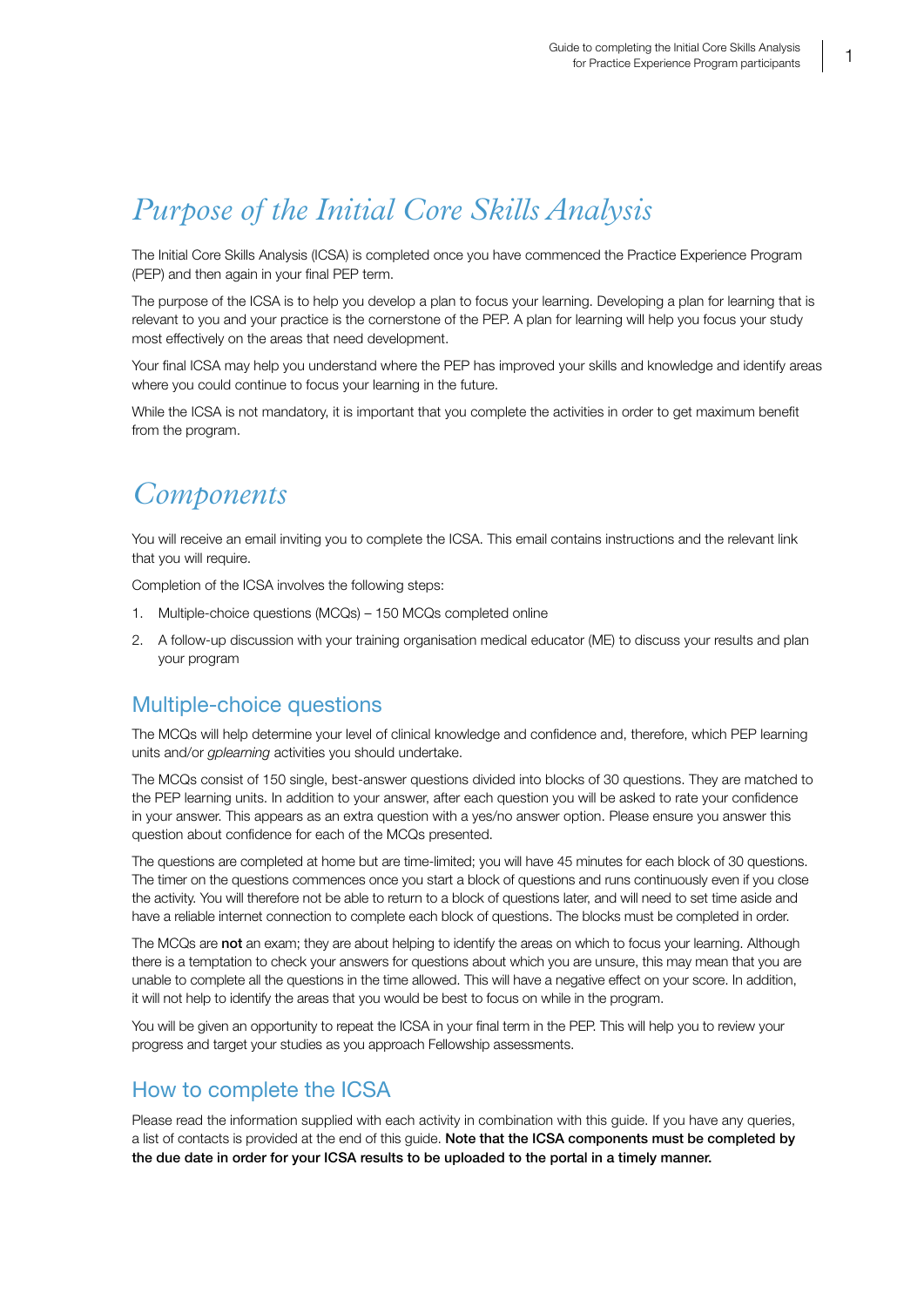### **MCO<sub>s</sub>**

The MCQs are completed online via Litmos, the RACGP's learning management system.

Please follow the instructions you will receive on the email providing the link.

Once you access the MCQs on Litmos, you will be presented with the ICSA MCQ course page. There are six activities ('modules') within this course (refer to image below). The first is the instructions and checklist for the ICSA MCQs, while the other five are the MCQs themselves.

The modules in this course must be completed in the order listed.

| <b>ICSA</b> instructions           |
|------------------------------------|
| <b>ICSA MCQ Block One Locked</b>   |
| <b>ICSA MCO Block Two Locked</b>   |
| <b>ICSA MCQ Block Three Locked</b> |
| <b>ICSA MCQ Block Four Locked</b>  |
| <b>ICSA MCQ Block Five Locked</b>  |

Each MCQ block contains a total of 60 questions; 30 are MCQs while the other 30 ask you to rate your confidence level in the previous answer you gave.

Each block has an enforced 45-minute continuous timer; closing the activity block will not pause the timer. Therefore, once you start a block of questions, you will need to complete it at the time. You can, however, complete full blocks at different times. For example, you could complete block one and then come back and complete block two the following day.

You must complete the blocks in order; you will not be able to access the next block until you have completed the one before it. You will need to complete all five MCQ blocks for this portion of your ICSA.

All of the blocks must be completed by the due date (this is the deadline for completion of the ICSA as a whole). You will receive an email confirming your completion of the activity once you have completed all of the blocks.

## *Results*

You will receive your ICSA results which include:

- your participant profile outlining your identifying details, demographics and scope of practice
- your MCQ results you will not receive all of your results in terms of answers to each individual question, but you will receive feedback regarding how you rated against each learning unit category. Your results are presented in a graph that shows the extent to which your answers match your confidence in each category. All are matched to the non-core learning units.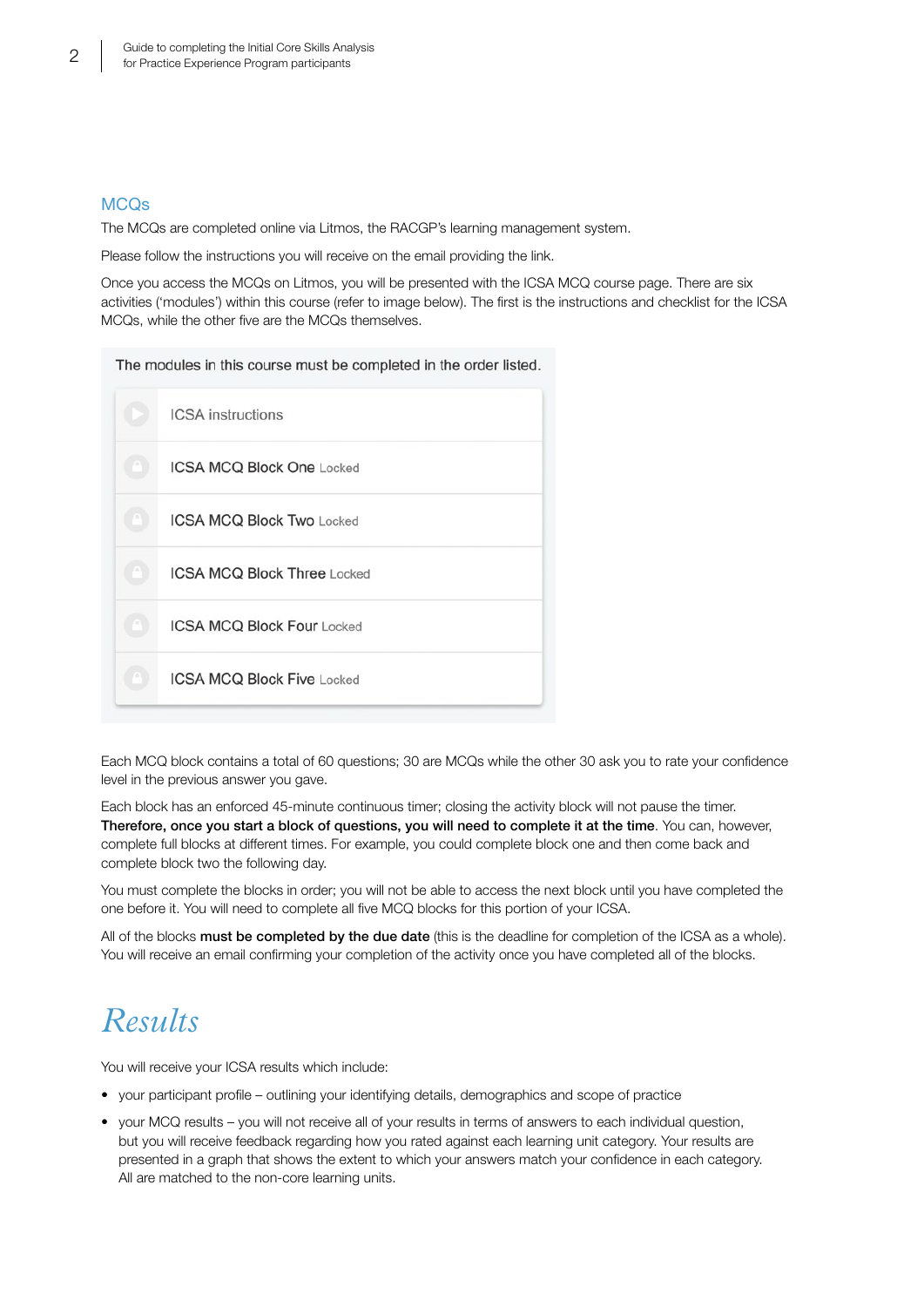### What to do with your results

Look at your results you have received and think about any learning areas identified that you were not aware of or did not expect. You may want to include these in your plan for learning. Consider communication and consulting skills as learning areas, as well as clinical topics. Think about communication, clinical, ethical and legal issues and how these might apply to your practice.

After your ICSA results are uploaded to the portal, you will have an opportunity to discuss your results with an ME, and use the results and discussion to help you develop your initial plan for learning. As you complete the program, you should regularly review your plan for learning and discuss it with an ME assigned to you by your training organisation.

## *Evaluation*

You will be asked to provide us some feedback about the ICSA in the form of an evaluation survey. Once all of the activities are completed, a link will be emailed to you to access this survey.

# *Who to contact for queries*

General queries: [pepadmin@racgp.org.au](mailto:pepadmin%40racgp.org.au?subject=) Technical or access queries: [pepsupport@racgp.org.au](mailto:pepsupport@racgp.org.au)